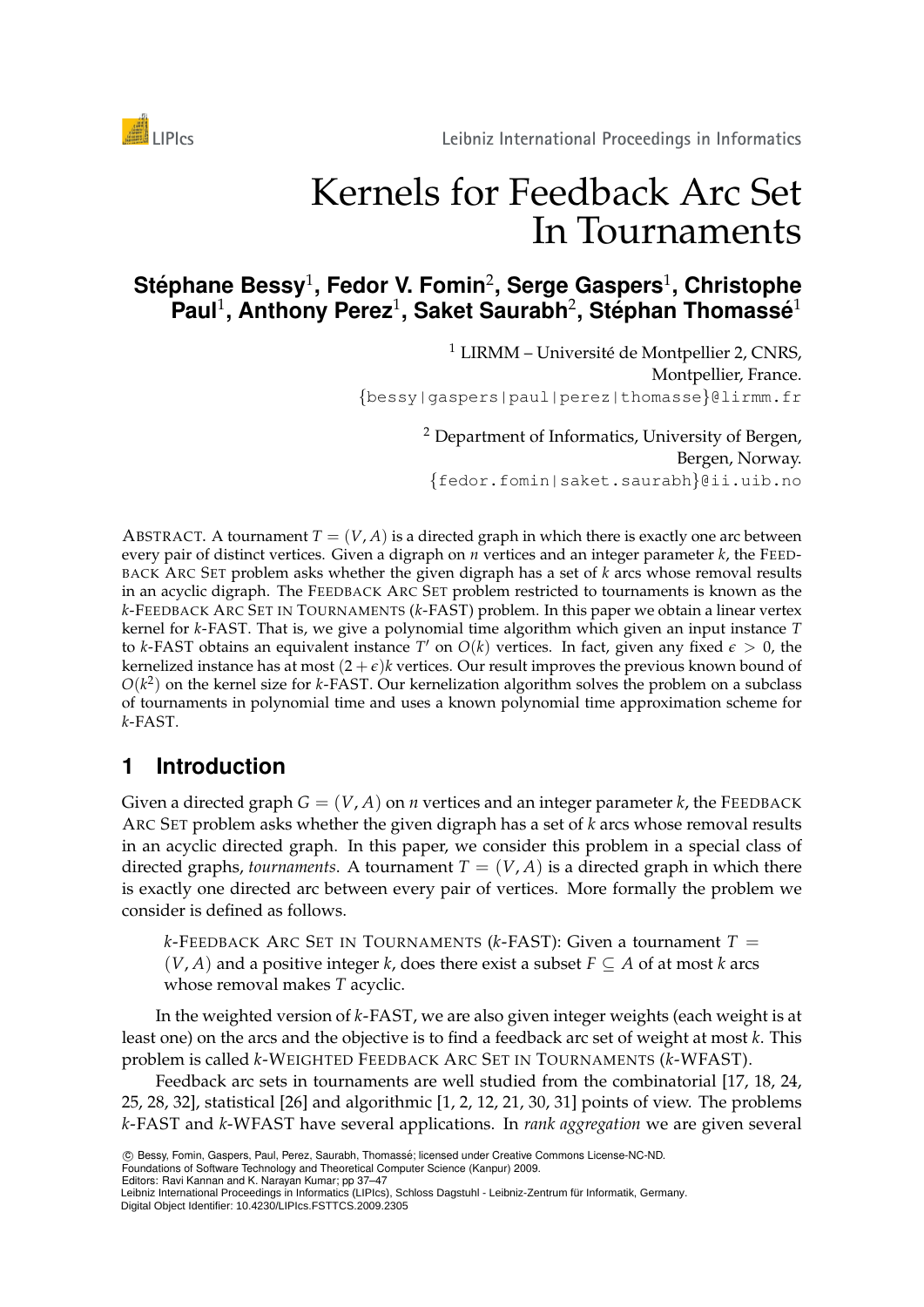rankings of a set of objects, and we wish to produce a single ranking that on average is as consistent as possible with the given ones, according to some chosen measure of consistency. This problem has been studied in the context of voting [7, 11], machine learning [10], and search engine ranking [15, 16]. A natural consistency measure for rank aggregation is the number of pairs that occur in a different order in the two rankings. This leads to *Kemeny rank aggregation* [19, 20], a special case of *k*-WFAST.

The *k*-FAST problem is known to be NP-complete by recent results of Alon [2] and Charbit *et al.* [9] while *k*-WFAST is known to be NP-complete by Bartholdi III *et al.* [4]. From an approximation perspective, *k*-WFAST is APX-hard [27] but admits a polynomial time approximation scheme when the edge weights are bounded by a constant [21]. The problem is also well studied in parameterized complexity. In this area, a problem with input size *n* and a parameter *k* is said to be fixed parameter tractable (FPT) if there exists an algorithm to solve this problem in time  $f(k) \cdot n^{O(1)}$ , where  $f$  is an arbitrary function of *k*. Raman and Saurabh [23] showed that *k*-FAST and *k*-WFAST are FPT by obtaining an algorithm running in time  $O(2.415^k \cdot k^{4.752} + n^{O(1)})$ . Recently, Alon *et al*. [3] have improved this result by giving an algorithm for *k*-WFAST running in time  $O(2^{O(\sqrt{k}\log^2 k)} + n^{O(1)})$ . This algorithm runs in sub-exponential time, a trait uncommon to parameterized algorithms. In this paper we investigate *k*-FAST from the view point of kernelization, currently one of the most active subfields of parameterized algorithms.

A parameterized problem is said to admit a *polynomial kernel* if there is a polynomial (in *n*) time algorithm, called a *kernelization* algorithm, that reduces the input instance to an instance whose size is bounded by a polynomial  $p(k)$  in  $k$ , while preserving the answer. This reduced instance is called a  $p(k)$  *kernel* for the problem. When  $p(k)$  is a linear function of *k* then the corresponding kernel is a linear kernel. Kernelization has been at the forefront of research in parameterized complexity in the last couple of years, leading to various new polynomial kernels as well as tools to show that several problems do not have a polynomial kernel under some complexity-theoretic assumptions [5, 6, 8, 14, 29]. In this paper we continue the current theme of research on kernelization and obtain a *linear vertex* kernel for *k*-FAST. That is, we give a polynomial time algorithm which given an input instance *T* to k-FAST obtains an equivalent instance T' on  $O(k)$  vertices. More precisely, given any fixed  $\epsilon > 0$ , we find a kernel with a most  $(2 + \epsilon)$ *k* vertices in polynomial time. The reason we call it a linear *vertex* kernel is that, even though the number of vertices in the reduced instance is at most *O*(*k*), the number of arcs is still *O*(*k* 2 ). Our result improves the previous known bound of *O*(*k* 2 ) on the vertex kernel size for *k*-FAST [3, 13]. For our kernelization algorithm we find a subclass of tournaments where one can find a minimum sized feedback arc set in polynomial time (see Lemma 12) and use the known polynomial time approximation scheme for *k*-FAST by Kenyon-Mathieu and Schudy [21]. The polynomial time algorithm for a subclass of tournaments could be of independent interest.

The paper is organized as follows. In Section 2, we give some definition and preliminary results regarding feedback arc sets. In Section 3 we give a linear vertex kernel for *k*-FAST. Finally we conclude with some remarks in Section 4.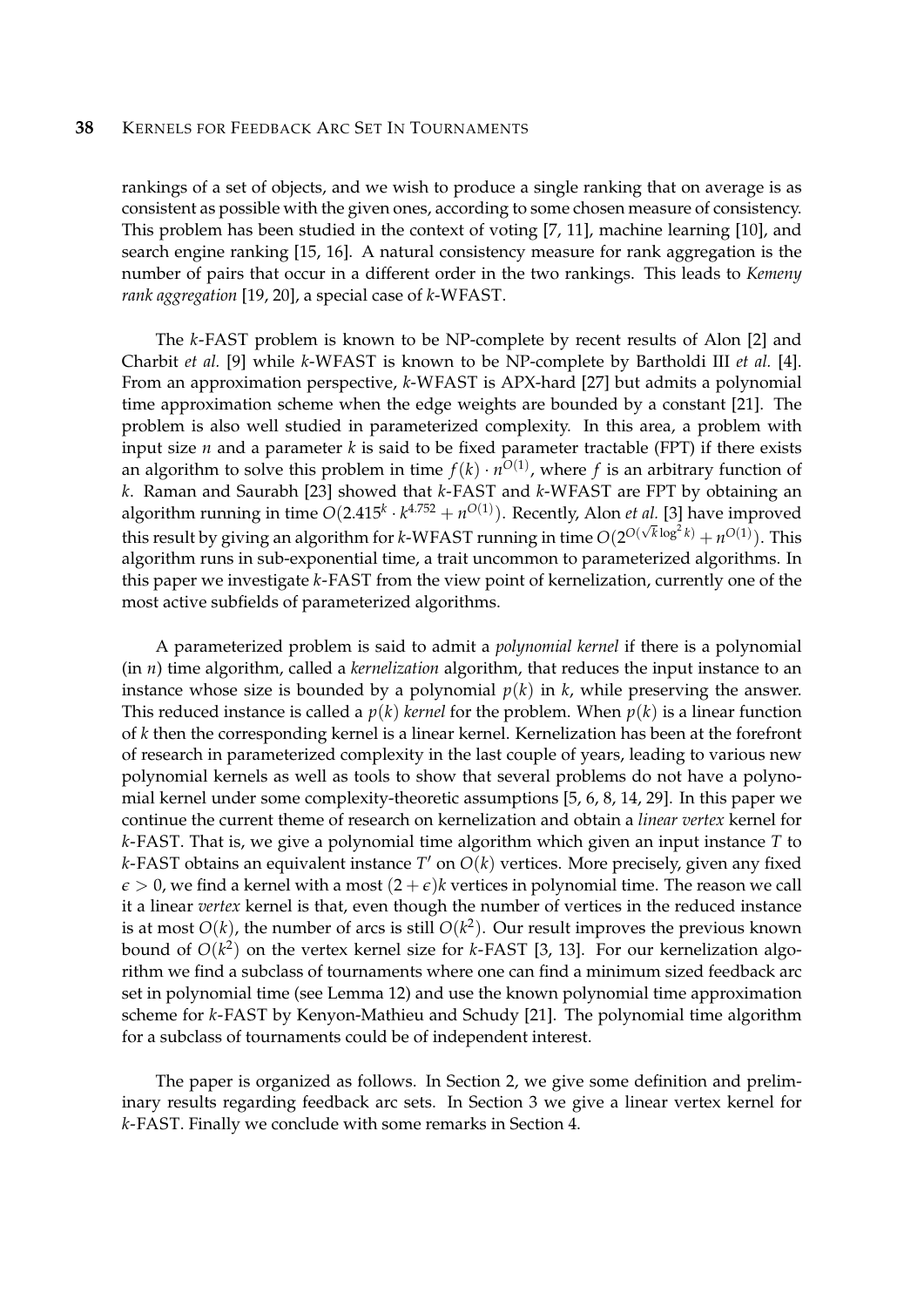## **2 Preliminaries**

Let *T* = (*V*, *A*) be a tournament on *n* vertices. We use  $T_{\sigma} = (V_{\sigma}, A)$  to denote a tournament whose vertices are ordered under a fixed ordering  $\sigma = v_1, \dots, v_n$  (we also use  $D_{\sigma}$  for an ordered directed graph). We say that an arc  $v_i v_j$  of  $T_\sigma$  is a *backward arc* if  $i > j$ , otherwise we call it a *forward arc*. Moreover, given any partition  $P := \{V_1, \ldots, V_l\}$  of  $V_{\sigma}$ , where every *V*<sup>*i*</sup> is an interval according to the ordering of  $T_{\sigma}$ , we use  $A_B$  to denote all arcs between the intervals (having their endpoints in different intervals), and *A<sup>I</sup>* for all arcs within the intervals. If  $T_{\sigma}$  contains no backward arc, then we say that it is *transitive*.

For a vertex *v* ∈ *V* we denote its *in-neighborhood* by  $N^-(v) := \{u \in V \mid uv \in A\}$  and its *out-neighborhood* by  $N^+(v) := \{u \in V \mid vu \in A\}$ . A set of vertices  $M \subseteq V$  is a *module* if and only if  $N^+(u) \setminus M = N^+(v) \setminus M$  for every  $u, v \in M$ . For a subset of arcs  $A' \subseteq A$ , we define  $T[A']$  to be the digraph  $(V', A')$  where  $V'$  is the union of endpoints of the arcs in  $A'$ . Given an ordered digraph  $D_{\sigma}$  and an arc  $e = v_i v_j$ ,  $S(e) = \{v_i, \ldots, v_j\}$  denotes the *span* of  $e$ . The number of vertices in  $S(e)$  is called the *length* of *e* and is denoted by  $l(e)$ . Thus, for every arc  $e = v_i v_j$ ,  $l(e) = |i - j| + 1$ . Finally, for every vertex  $v$  in the span of  $e$ , we say that  $e$  is *above*  $v$ .

In this paper, we will use the well-known fact that every acyclic tournament admits a transitive ordering. In particular, we will consider *maximal transitive modules*. We also need the following result for our kernelization algorithm.

**LEMMA 1.**([23]) Let  $D = (V, A)$  be a directed graph and *F* be a minimal feedback arc set of *D*. Let *D'* be the graph obtained from *D* by reversing the arcs of *F* in *D*, then *D'* is acyclic.

In this paper whenever we say *circuit*, we mean a directed cycle. Next we introduce a definition which is useful for a lemma we prove later.

**DEFINITION 2.** Let  $D_{\sigma} = (V_{\sigma}, A)$  be an ordered directed graph and let  $f = vu$  be a backward arc of *Dσ*. We call certificate of *f* , and denote it by *c*(*f*), any directed path from *u* to *v* using only forward arcs in the span of  $f$  in  $D_{\sigma}$ .

Observe that such a directed path together with the backward arc *f* forms a directed cycle in  $D_{\sigma}$  whose only backward arc is *f*.

**DEFINITION** 3. Let  $D_{\sigma} = (V_{\sigma}, A)$  be an ordered directed graph, and let  $F \subseteq A$  be a set of backward arcs of  $D_{\sigma}$ . We say that we can certify *F* whenever it is possible to find a set  $\mathcal{F} = \{c(f) : f \in F\}$  of arc-disjoint certificates for the arcs in *F*.

Let  $D_{\sigma} = (V_{\sigma}, A)$  be an ordered directed graph, and let  $F \subseteq A$  be a subset of backward arcs of  $D_{\sigma}$ . We say that we can certify the set *F* using *only arcs from*  $A' \subseteq A$  if *F* can be certified by a collection  $\mathcal F$  such that the union of the arcs of the certificates in  $\mathcal F$  is contained in *A* 0 . In the following, *f as*(*D*) denotes the *size* of a minimum feedback arc set, that is, the cardinality of a minimum sized set *F* of arcs whose removal makes *D* acyclic.

**LEMMA** 4. Let  $D_{\sigma}$  be an ordered directed graph, and let  $P = \{V_1, \ldots, V_l\}$  be a partition of  $D_{\sigma}$  into intervals. Assume that the set *F* of all backward arcs of  $D_{\sigma}[A_{B}]$  can be certified using only arcs from  $A_B$ . Then  $fas(D_{\sigma}) = fas(D_{\sigma}[A_I]) + fas(D_{\sigma}[A_B])$ . Moreover, there exists a minimum sized feedback arc set of *D<sup>σ</sup>* containing *F*.

PROOF. For any bipartition of the arc set *A* into  $A_1$  and  $A_2$ ,  $fas(D_\sigma) \geq fas(D_\sigma[A_1])$  + *fas*( $D_{\sigma}[A_2]$ ). Hence, in particular for a partition of the arc set *A* into  $A_I$  and  $A_B$  we have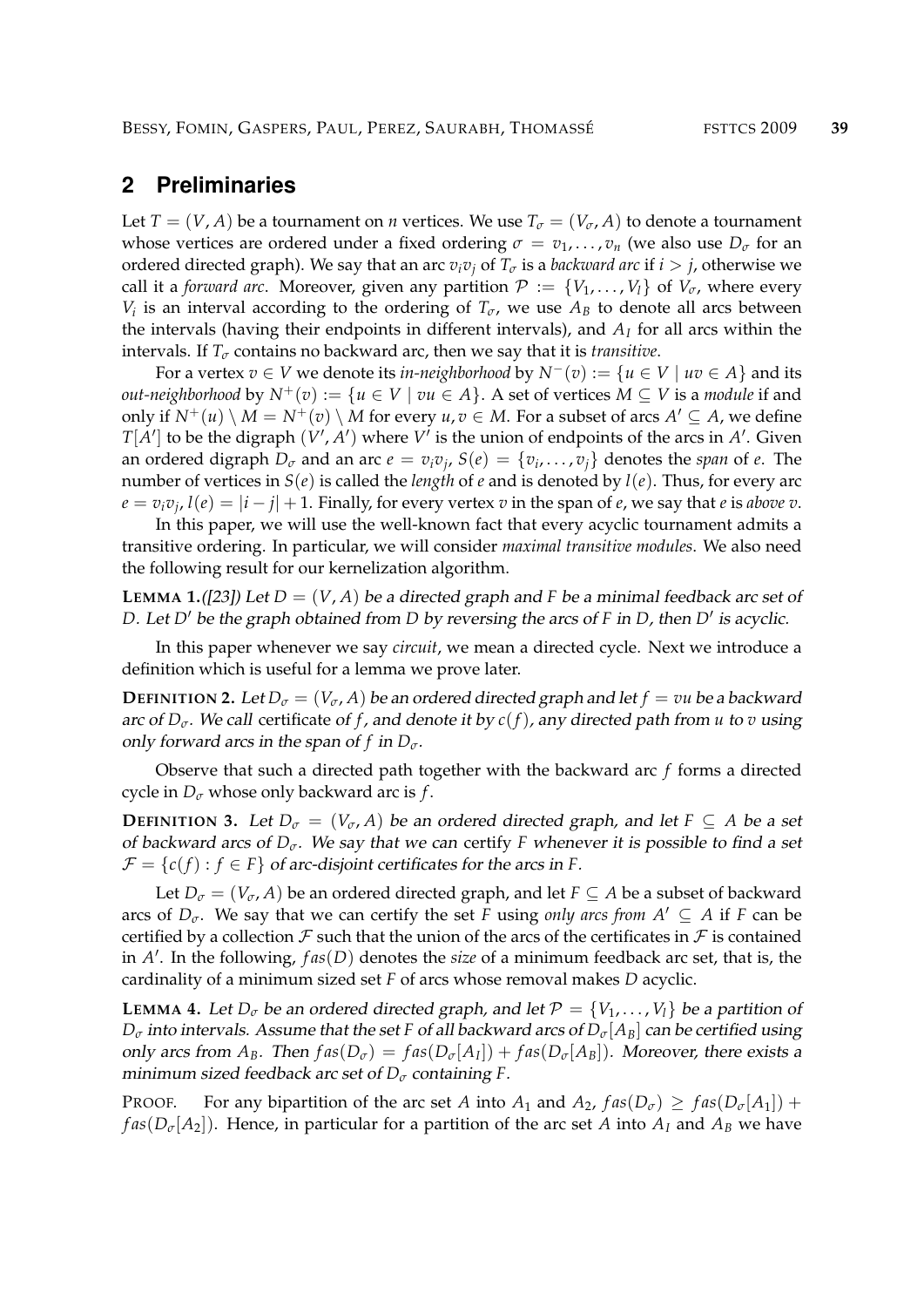that  $fas(D_{\sigma}) \geq fas(D_{\sigma}[A_{I}])+fas(D_{\sigma}[A_{B}]).$  Next, we show that  $fas(D_{\sigma}) \leq fas(D_{\sigma}[A_{I}])+$  $fas(D_{\sigma}/A_B)$ . This follows from the fact that once we reverse all the arcs in *F*, each remaining circuit lies in  $D_{\sigma}[V_i]$  for some  $i \in \{1, \ldots, l\}$ . In other words once we reverse all the arcs in *F*, every circuit is completely contained in  $D_{\sigma}[A_I]$ . This concludes the proof of the first part of the lemma. In fact, what we have shown is that there exists a minimum sized feedback arc set of  $D_{\sigma}$  containing *F*. This concludes the proof of the lemma.

## **3 Kernels for** *k***-FAST**

In this section we first give a subquadratic vertex kernel of size *O*(*k* √ *k*) for *k*-FAST and then improve on it to get our final vertex kernel of size  $O(k)$ . We start by giving a few reduction rules that will be needed to bound the size of the kernels.

**Rule 3.1** *If a vertex v is not contained in any triangle, delete v from T.*

**Rule 3.2** *If there exists an arc uv that belongs to more than k distinct triangles, then reverse uv and decrease k by* 1*.*

We say that a reduction rule is *sound*, if whenever the rule is applied to an instance  $(T, k)$  to obtain an instance  $(T', k')$ , *T* has a feedback arc set of size at most *k* if and only if  $T'$ has a feedback arc set of size at most *k'*.

**LEMMA 5.**([3, 13]) Rules 3.1 and 3.2 are sound and can be applied in polynomial time.

The Rules 3.1 and 3.2 together led to a quadratic kernel for *k*-WFAST [3]. Earlier, these rules were used by Dom *et al.* [13] to obtain a quadratic kernel for *k*-FAST. We now add a new reduction rule that will allow us to obtain the claimed bound on the kernel sizes for *k*-FAST. Given an ordered tournament  $T_{\sigma} = (V_{\sigma}, A)$ , we say that  $P = \{V_1, \ldots, V_l\}$  is a *safe partition* of  $V_{\sigma}$  into intervals whenever it is possible to certify the backward arcs of  $T_{\sigma}[A_B]$ using only arcs from *AB*.

**Rule 3.3** *Let*  $T_{\sigma}$  *be an ordered tournament,*  $P = \{V_1, \ldots, V_l\}$  *be a safe partition of*  $V_{\sigma}$  *into intervals and F be the set of backward arcs of*  $T_{\sigma}[A_{B}]$ *. Then reverse all the arcs of F and decrease k by* |*F*|*.* 

### **LEMMA 6.** Rule 3.3 is sound.

PROOF. Let P be a safe partition of  $T_{\sigma}$ . Observe that it is possible to certify all the backward arcs, that is *F*, using only arcs in  $A_B$ . Hence using Lemma 4 we have that  $fas(T_\sigma)$  =  $fas(T_{\sigma}[A_I]) + fas(T_{\sigma}[A_B])$ . Furthermore, by Lemma 4 we also know that there exists a minimum sized feedback arc set of  $D_{\sigma}$  containing *F*. Thus,  $T_{\sigma}$  has a feedback arc set of size at most *k* if and only if the tournament  $T'_{\sigma}$  obtained from  $T_{\sigma}$  by reversing all the arcs of *F* has a feedback arc set of size at most  $k - |F|$ .

### **3.1 A subquadratic kernel for** *k***-FAST**

In this section, we show how to obtain an *O*(*k* √ *k*) sized vertex kernel for *k*-FAST. To do so, we introduce the following reduction rule.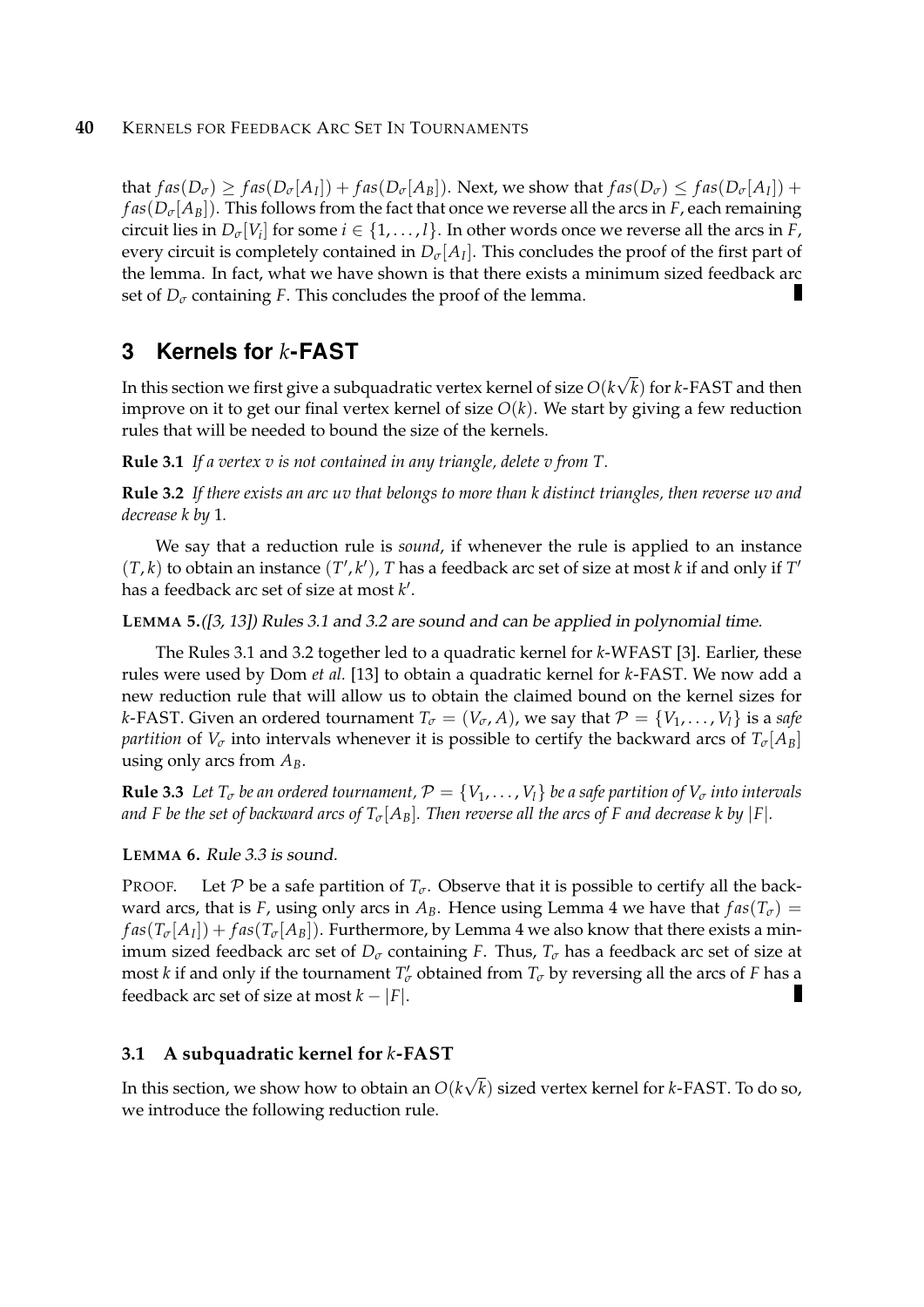**Rule 3.4** *Let V<sup>m</sup> be a* maximal transitive module *of size p, and I and O be the set of in-neighbors and out-neighbors of the vertices of*  $V_m$  *in T, respectively. Let Z be the set of arcs uv such that*  $u \in O$ *and*  $v \in I$ . If  $q = |Z| < p$  then reverse all the arcs in Z and decrease k by q.



Figure 1: A transitive module on which Rule 3.4 applies.

**LEMMA 7.** Rule 3.4 is sound and can be applied in linear time.

PROOF. We first prove that the partition  $P = \{I, V_m, O\}$  forms a safe partition of the input tournament. Let  $V'_m = \{w_1, \ldots, w_q\} \subseteq V_m$  be an arbitrary subset of size  $q$  of  $V_m$  and let  $Z = \{u_i v_i \mid 1 \le i \le q\}$ . Consider the collection  $\mathcal{F} = \{v_i w_i u_i \mid u_i v_i \in Z, w_i \in V'_m\}$  and notice that it certifies all the arcs in *Z*. In fact we have managed to certify all the backwards arcs of the partition using only arcs from  $A_B$  and hence  $P$  forms a safe partition. Thus, by Rule 3.3, it is safe to reverse all the arcs from *O* to *I*. The time complexity follows from the fact that computing a modular decomposition tree can be done in  $O(n + m)$  time on directed graphs [22].

We show that any YES-instance to which none of the Rules 3.1, 3.2 and 3.4 could be applied has at most  $O(k\sqrt{k})$  vertices.

**THEOREM 8.** Let  $(T = (V, A), k)$  be a YES-instance to k-FAST which has been reduced according to Rules 3.1, 3.2 and 3.4. Then T has at most  $O(k\sqrt{k})$  vertices.

PROOF. Let *S* be a feedback arc set of size at most  $k$  of  $T$  and let  $T'$  be the tournament obtained from *T* by reversing all the arcs in *S*. Let  $\sigma$  be the transitive ordering of *T'* and  $T_{\sigma} = (V_{\sigma}, A)$  be the ordered tournament corresponding to the ordering  $\sigma$ . We say that a vertex is *affected* if it is incident to some arc in *S*. Thus, the number of affected vertices is at most  $2|S| \leq 2k$ . The reduction Rule 3.1 ensures that the first and last vertex of  $T_{\sigma}$  are affected. To see this note that if the first vertex in  $V_{\sigma}$  is not affected then it is a source vertex (vertex with in-degree 0) and hence it is not part of any triangle and thus Rule 3.1 would have applied. We can similarly argue for the last vertex. Next we argue that there is no backward arc *e* of length greater than  $2k + 2$  in  $T_{\sigma}$ . Assume to the contrary that  $e = uv$  is a backward arc with  $S(e) = \{v, x_1, x_2, \ldots, x_{2k+1}, \ldots, u\}$  and hence  $l(e) > 2k + 2$ . Consider the collection  $\mathcal{T} = \{vx_iu \mid 1 \leq i \leq 2k\}$  and observe that at most *k* of these triples can contain an arc from  $S \setminus \{e\}$  and hence there exist at least  $k + 1$  triplets in T which corresponds to distinct triangles all containing *e*. But then *e* would have been reversed by an application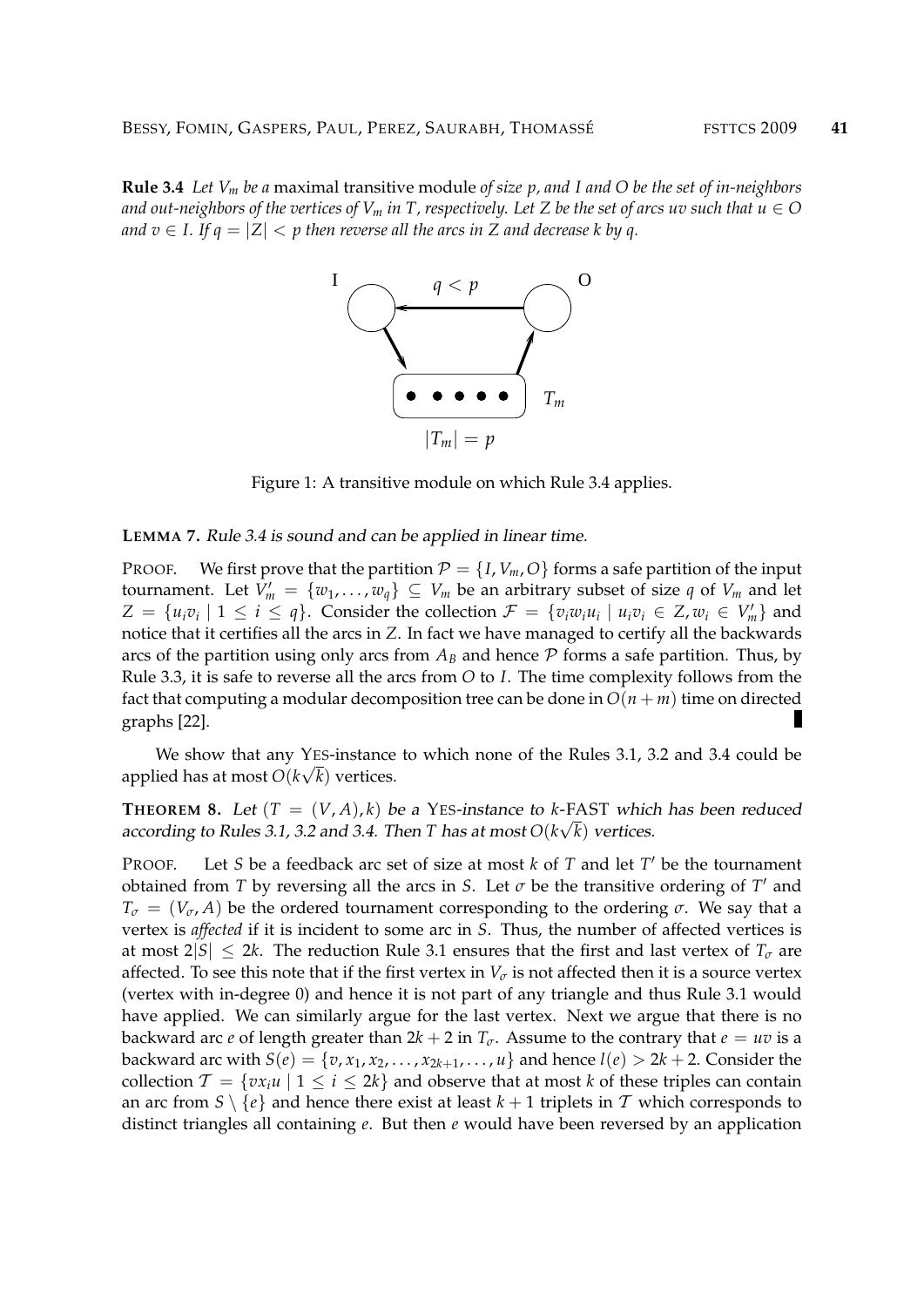## **42** KERNELS FOR FEEDBACK ARC SET IN TOURNAMENTS

of Rule 3.2. Hence, we have shown that there is no backward arc *e* of length greater than  $2k + 2$  in  $T_{\sigma}$ . Thus  $\sum_{e \in S} l(e) \leq 2k^2 + 2k$ .

We also know that between two consecutive affected vertices there is exactly one maximal transitive module. Let us denote by  $t_i$  the number of vertices in these modules, where  $i \in \{1, \ldots, 2k - 1\}$ . The objective here is to bound the number of vertices in  $V_{\sigma}$  or *V* using  $\sum_{i=1}^{2k-1}$  $\frac{2K-1}{K-1}$  *t*<sub>*i*</sub>. To do so, observe that since *T* is reduced under the Rule 3.4, there are at least *t*<sub>*i*</sub> backward arcs above every module with *t<sup>i</sup>* vertices, each of length at least *t<sup>i</sup>* . This implies that  $\sum_{i=1}^{2k-1}$  $\frac{2k-1}{k_i}$  *t*<sup>2</sup> ≤  $\sum_{e \in S} l(e)$  ≤ 2 $k^2 + 2k$ . Now, using the Cauchy-Schwarz inequality we can show the following.

$$
\sum_{i=1}^{2k-1} t_i = \sum_{i=1}^{2k-1} t_i \cdot 1 \le \sqrt{\sum_{i=1}^{2k-1} t_i^2 \cdot \sum_{i=1}^{2k-1} 1} \le \sqrt{(2k^2 + 2k) \cdot (2k - 1)} = \sqrt{4k^3 + 2k^2 - k}.
$$

Thus every reduced YES-instance has at most  $\sqrt{4k^3 + 2k^2 - k} + 2k = O(k)$ √ *k*) vertices.

П

#### **3.2 A linear kernel for** *k***-FAST**

We begin this subsection by showing some general properties about tournaments which will be useful in obtaining a linear kernel for *k*-FAST.

#### **Backward Weighted Tournaments**

Let  $T_{\sigma}$  be an ordered tournament with weights on its backward arcs. We call such a tournament a *backward weighted tournament* and denote it by  $T_{\omega}$ , and use  $\omega(e)$  to denote the weight of a backward arc *e*. For every interval  $I := [v_i, \ldots, v_j]$  we use  $\omega(I)$  to denote the total weight of all backward arcs having both their endpoints in *I*, that is,  $\omega(I) = \sum_{e=uv} w(e)$ where  $u, v \in I$  and *e* is a backward arc.

**DEFINITION** 9.(Contraction) Let  $T_\omega = (V_\sigma, A)$  be an ordered tournament with weights on its backward arcs and  $I=[v_i,\ldots,v_j]$  be an interval. The contracted tournament is defined as  $T_{\omega'} = (V_{\sigma'} = V_{\sigma} \setminus \{I\} \cup \{c_I\}, A')$ . The arc set  $A'$  is defined as follows.

- It contains all the arcs  $A_1 = \{uv \mid uv \in A, u \notin I, v \notin I\}$
- $Add A_2 = {u c_I | u v \in A, u \notin I, v \in I} and A_3 = {c_I v | u v \in A, u \in I, v \notin I}.$
- Finally, we remove every forward arc involved in a 2-cycle after the addition of arcs in the previous step.

The order  $\sigma'$  for  $T_{\omega'}$  is provided by  $\sigma' = v_1, \ldots, v_{i-1}, c_1, v_{j+1}, \ldots, v_n$ . We define the weight of a backward arc  $e = xy$  of  $A'$  as follows.

$$
w'(xy) = \begin{cases} w(xy) & \text{if } xy \in A_1 \\ \sum_{\{xz \in A \mid z \in I\}} w(xz) & \text{if } xy \in A_2 \\ \sum_{\{zy \in A \mid z \in I\}} w(zy) & \text{if } xy \in A_3 \end{cases}
$$

We refer to Figure 2 for an illustration.

Next we generalize the notions of certificate and certification (Definitions 2 and 3) to backward weighted tournaments.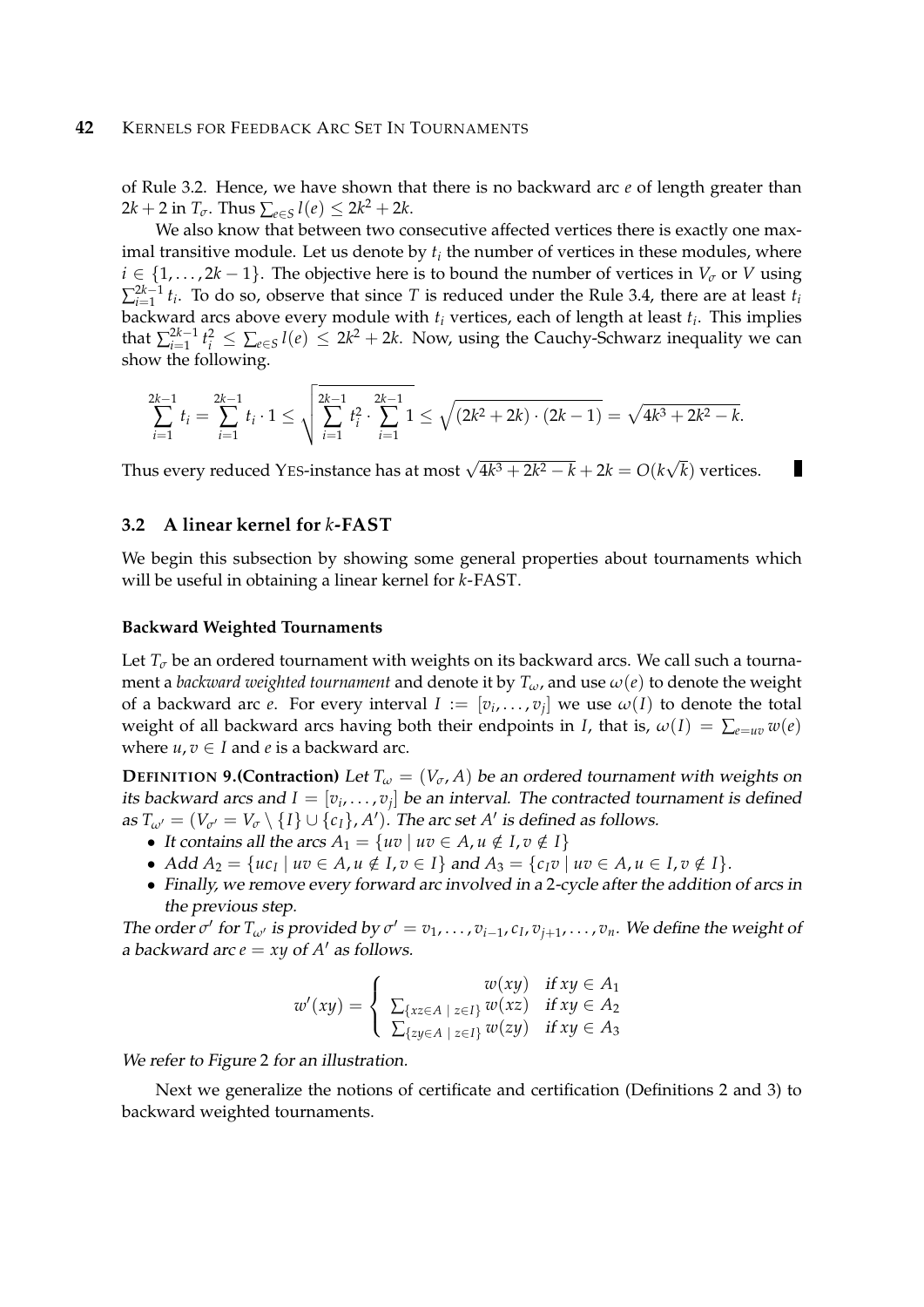

Figure 2: Illustration of the contraction step for the interval  $I:=[v_i,\ldots,v_j].$ 

**DEFINITION 10.** Let  $T_\omega = (V_\sigma, A)$  be a backward weighted tournament, and let  $f = vu \in A$ be a backward arc of  $T_\omega$ . We call  $\omega$ -certificate of f, and denote it by  $C(f)$ , a collection of  $\omega(f)$ arc-disjoint directed paths going from *u* to *v* and using only forward arcs in the span of *f* in *Tω*.

**DEFINITION 11.** Let  $T_{\omega} = (V_{\sigma}, A)$  be a backward weighted tournament, and let  $F \subseteq A$  be a subset of backward arcs of *Tω*. We say that we can *ω*-certify *F* whenever it is possible to find a set  $\mathcal{F} = \{ \mathcal{C}(f) : f \in F \}$  of arc-disjoint *ω*-certificates for the arcs in *F*.

**LEMMA 12.** Let  $T_\omega = (V_\sigma, A)$  be a backward weighted tournament such that for every  $\text{interval } I := [v_i, \dots, v_j] \text{ the following holds:}$ 

$$
2 \cdot \omega(I) \le |I| - 1 \tag{1}
$$

Then it is possible to  $\omega$ -certify the backward arcs of  $T_{\omega}$ .

PROOF. Let  $V_{\sigma} = v_1, \dots, v_n$ . The proof is by induction on *n*, the number of vertices. Note that by applying (1) to the interval  $I = [v_1, \ldots, v_n]$ , we have that there exists a vertex  $v_i$ in  $T_{\omega}$  that is not incident to any backward arc. Let  $T'_{\omega} = (V'_{\sigma}, A')$  denote the tournament *T*<sup>ω</sup> \ {*v*<sup>*i*</sup>}. We say that an interval *I* is *critical* whenever  $|I|$  ≥ 2 and 2 ·  $ω(I) = |I| - 1$ . We now consider several cases, based on different types of critical intervals.

- (i) Suppose that there are no critical intervals. Thus, in  $T'_{\omega}$ , every interval satisfies (1), and hence by induction on *n* the result holds.
- (ii) Suppose now that the only critical interval is  $I = [v_1, \ldots, v_n]$ , and let  $e = vu$  be a backward arc above  $v_i$  with the maximum length. Note that since  $v_i$  does not belong to any backward arc, we can use it to form a directed path  $c(e) = uv_i v$ , which is a certificate for *e*. We now consider  $T'_\n\omega$  where the weight of *e* has been decreased by 1. In this process if  $\omega(e)$  becomes 0 then we reverse the arc *e*. We now show that every interval of  $T'_\n\omega$  respects (1). If an interval  $I' \in T'_\n\omega$  does not contain  $v_i$  in the corresponding interval in  $T_\omega$ , then by our assumption we have that  $2 \cdot \omega(I') \leq |I'| - 1$ . Now we assume that the interval corresponding to *I'* in  $T_\omega$  contains  $v_i$  but either  $u \notin$  $I' \cup \{v_i\}$  or  $v \notin I' \cup \{v_i\}$ . Then we have  $2 \cdot \omega(I') = 2 \cdot \omega(I) < |I| - 1 = |I'|$  and hence we get that  $2 \cdot \omega(I') \leq |I'| - 1$ . Finally, we assume that the interval corresponding to *I*<sup>*'*</sup> in  $T_\omega$  contains  $v_i$  and  $u, v \in I' \cup \{v_i\}$ . In this case,  $2 \cdot \omega(I') = 2 \cdot (\omega(I) - 1) \leq |I| - 1 - 1$  $2 < |I'| - 1$ . Thus, by the induction hypothesis, we obtain a family of arc-disjoint  $\omega$ certificates  $\mathcal{F}'$  which *w*-certify the backward arcs of  $T'_\n\omega$ . Observe that the maximality of  $l(e)$  ensures that if *e* is reversed then it will not be used in any *ω*-certificate of  $\mathcal{F}'$ , thus implying that  $\mathcal{F}' \cup c(e)$  is a family *ω*-certifying the backward arcs of  $T_\omega$ .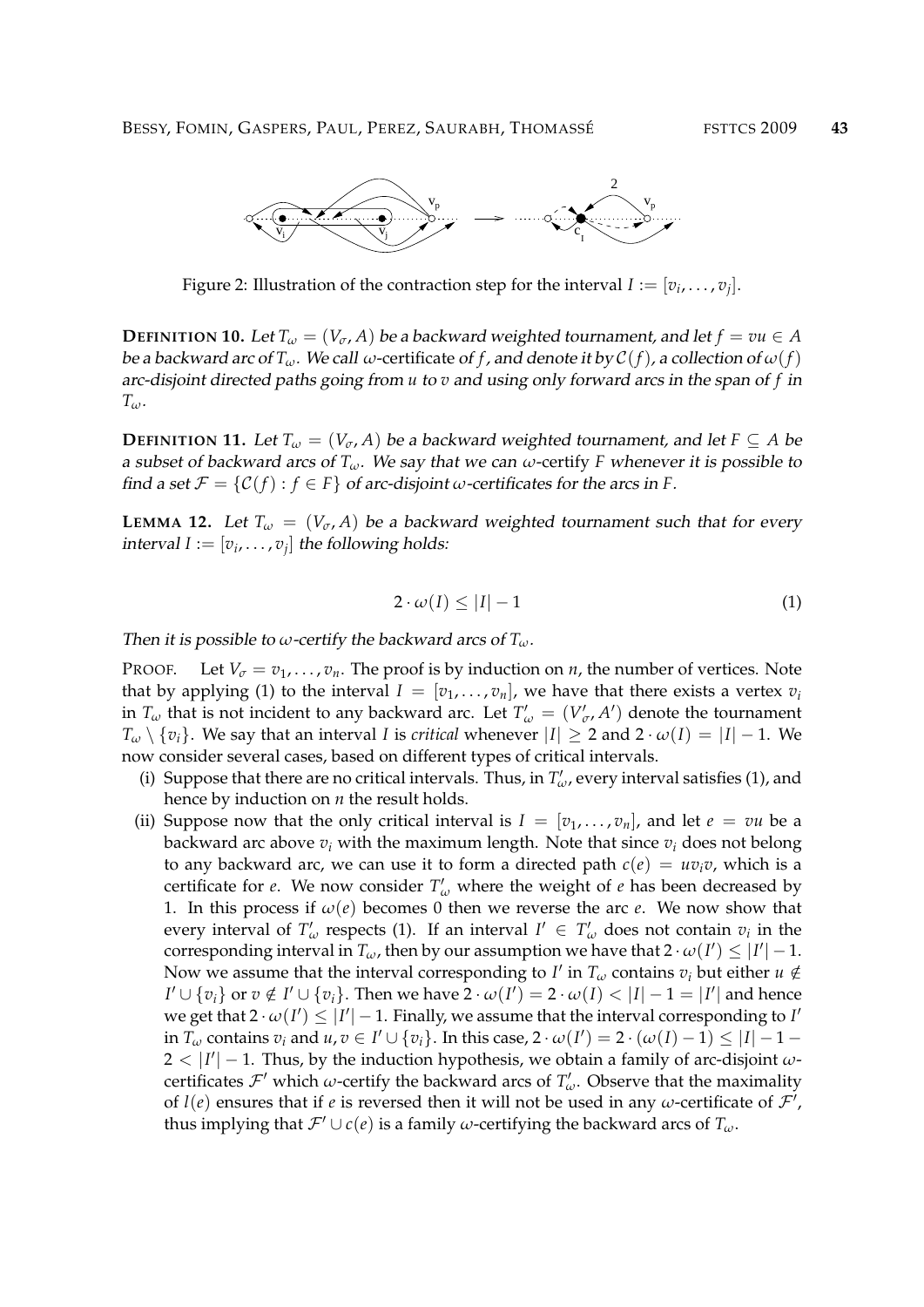#### **44** KERNELS FOR FEEDBACK ARC SET IN TOURNAMENTS

(iii) Finally, suppose that there exists a critical interval  $I \subsetneq V_{\sigma}$ . Roughly speaking, we will show that *I* and  $V_\sigma \setminus I$  can be certified separately. To do so, we first show the following. *Claim.* Let  $I \subset V_{\sigma}$  be a critical interval. Then the tournament  $T_{\omega'} = (V_{\sigma'}, A')$  obtained from  $T_\omega$  by contracting *I* satisfies the conditions of the lemma.

PROOF. Let *H'* be any interval of  $T_{\omega}$ . As before if *H'* does not contain  $c_I$  then the result holds by hypothesis. Otherwise, let *H* be the interval corresponding to *H'* in  $T_{\omega}$ . We will show that  $2\omega(H') \leq |H'| - 1$ . By hypothesis, we know that  $2\omega(H) \leq |H| - 1$ and that  $2\omega(I) = |I| - 1$ . Thus we have the following.

$$
2\omega(H') = 2 \cdot (\omega(H) - \omega(I)) \le |H| - 1 - |I| + 1 = (|H| + 1 - |I|) - 1 = |H'| - 1
$$

Thus, we have shown that the tournament  $T_{\omega}$  satisfies the conditions of the lemma.

We now consider a minimal critical interval *I*. By induction, and using the claim, we know that we can obtain a family of arc-disjoint  $\omega$ -certificates  $\mathcal{F}'$  which  $\omega$ -certifies the backward arcs of  $T_{\omega}$ <sup>*i*</sup> without using any arc within *I*. Now, by minimality of *I*, we can use (ii) to obtain a family of arc-disjoint  $\omega$ -certificates  $\mathcal{F}$ <sup>*''*</sup> which  $\omega$ -certifies the backward arcs of *I* using only arcs within *I*. Thus,  $\mathcal{F}' \cup \mathcal{F}''$  is a family *ω*-certifying all backward arcs of *Tω*.

This concludes the proof of the lemma.

In the following, any interval that does not respect condition (1) is said to be a *dense interval*.

**LEMMA** 13. Let  $T_\omega = (V_\sigma, A)$  be a backward weighted tournament with  $|V_\sigma| \geq 2p + 1$  and  $\omega(V_{\sigma}) \leq p$ . Then there exists a safe partition of  $V_{\sigma}$  with at least one backward arc between the intervals and it can be computed in polynomial time.

**PROOF.** The proof is by induction on  $n = |V_\sigma|$ . Observe that the statement is true for  $n = 3$ , which is our base case.

For the inductive step, we assume first that there is no dense interval in  $T_\omega$ . In this case Lemma 12 ensures that the partition of  $V_{\sigma}$  into singletons of vertices is a safe partition. So from now on we assume that there exists at least one dense interval.

Let *I* be a dense interval. By definition of *I*, we have that  $\omega(I) \geq \frac{1}{2} \cdot |I|$ . We now contract *I* and obtain the backward weighted tournament  $T_{\omega'} = (V_{\sigma'}, A')$ . In the contracted tournament  $T_{\omega}$ , we have:

$$
\begin{cases} |V_{\sigma'}| & \geq 2p+1-(|I|-1) = 2p-|I|+2; \\ \omega'(V_{\sigma'}) & \leq p-\frac{1}{2} \cdot |I|. \end{cases}
$$

Thus, if we set  $r := p - \frac{1}{2} \cdot |I|$ , we get that  $|V_{\sigma'}| \geq 2r + 1$  and  $\omega'(V_{\sigma'}) \leq r$ . Since  $|V_{\sigma'}| < |V_{\sigma}|$ , by the induction hypothesis we can find a safe partition  $P$  of  $T_{\omega}$ , and thus obtain a family  $\mathcal{F}_{\omega'}$  that  $\omega$ -certifies the backward arcs of  $T_{\omega'}[A_B]$  using only arcs in  $A_B$ .

We claim that  $\mathcal{P}'$  obtained from  $\mathcal P$  by substituting  $c_I$  by its corresponding interval *I* is a safe partition in  $T_\omega$ . To see this, first observe that if  $c_I$  has not been used to  $\omega$ -certify the backward arcs in  $T_{\omega'}[A_B]$ , that is,  $c_I$  is not an end point of any arc in the  $\omega$ -certificates, then we are done. So from now on we assume that *c<sup>I</sup>* has been part of a *ω*-certificate for some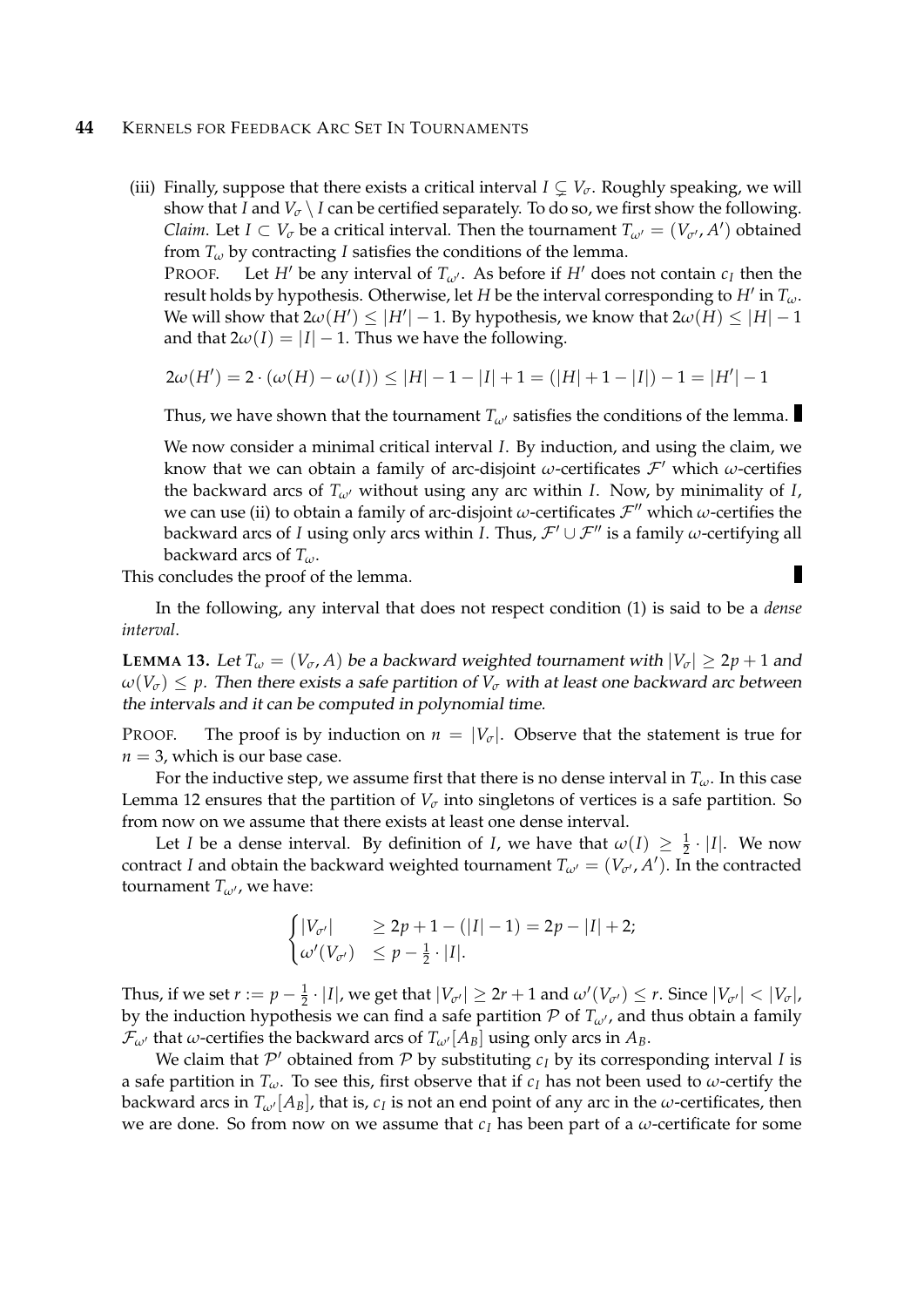backward arc. Let *e* be a backward arc in  $T_{\omega'}[A_B]$ , and let  $c_{\omega'}(e) \in \mathcal{F}_{\omega'}$  be a  $\omega$ -certificate of *e*. First we assume that  $c_I$  is not the first vertex of the certificate  $c_{\omega'}(e)$  (with respect to ordering  $\sigma'$ ), and let  $c_1$  and  $c_2$  be the left (in-) and right (out-) neighbors of  $c_I$  in  $c_{\omega'}(e)$ . By definition of the contraction step together with the fact that there is a forward arc between *c*<sub>1</sub> and *c*<sub>*I*</sub> and between *c*<sub>*I*</sub> and *c*<sub>2</sub> in  $T_{\omega}$ , we have that there were no backward arcs between any vertex in the interval corresponding to  $c_I$  and  $c_1$  and  $c_2$  in the original tournament  $T_\omega$ . So we can always find a vertex in *I* to replace  $c_I$  in  $c_{\omega'}(e)$ , thus obtaining a certificate  $c(e)$  for *e* in  $T_\omega[A_B]$  (observe that *e* remains a backward arc even in  $T_\omega$ ). Now we assume that  $c_I$  is either a first or last vertex in the certificate  $c_{\omega}(e)$ . Let  $e'$  be an arc corresponding to  $e$  in  $T_{\omega'}$ with one of its endpoints being  $e_I \in I$ . To certify  $e'$  in  $T_\omega[A_B]$ , we need to show that we can construct a certificate  $c(e')$  using only arcs of  $T_\omega[A_B].$  We have two cases to deal with.

(i) If  $c_I$  is the first vertex of  $c_{\omega}(e)$  then let  $c_1$  be its right neighbor in  $c_{\omega}(e)$ . Using the same argument as before, there are only forward arcs between any vertex in *I* and *c*<sub>1</sub>. In particular, there is a forward arc  $e_Ic_I$  in  $T_\omega$ , meaning that we can construct a  $\omega$ -certificate for  $e'$  in  $T_\omega$  by setting  $c(e') := (c_{\omega'}(e) \setminus \{c_I\}) \cup \{e_I\}.$ 



Figure 3: On the left, the *ω*-certificate  $c_{\omega}(e) \in \mathcal{F}_{\omega}$ . On the right, the corresponding  $\omega$ certificate obtained in  $T_\omega$  by replacing  $c_I$  by the interval *I*.

(ii) If  $c_I$  is the last vertex of  $c_{\omega}(e)$  then let  $c_q$  be its left neighbor in  $c_{\omega}(e)$ . Once again, we have that there are only forward arcs between *c<sup>q</sup>* and vertices in *I*, and thus between  $c_q$  and  $e_I$ . So using this we can construct a *ω*-certificate for  $e'$  in  $T_\omega$ .

Notice that the fact that all *ω*-certificates are pairwise arc-disjoint in  $T_{\omega'}[A_B]$  implies that the corresponding *ω*-certificates are arc-disjoint in  $T_\omega[A_B]$ , and so  $\mathcal{P}'$  is indeed a safe partition П of  $V_\sigma$ .

We are now ready to give the linear size kernel for *k*-FAST. To do so, we make use of the fact that there exists a polynomial time approximation scheme for this problem [21].

**THEOREM 14.** For every fixed  $\epsilon > 0$ , there exists a vertex kernel for *k*-FAST with at most  $(2 + \epsilon)$ *k* vertices that can be computed in polynomial time.

PROOF. Let  $(T = (V, A), k)$  be an instance of *k*-FAST. For a fixed  $\epsilon > 0$ , we start by computing a feedback arc set *S* of size at most  $(1 + \frac{\epsilon}{2})k$ . To find such a set *S*, we use the known polynomial time approximation scheme for *k*-FAST [21]. Then, we order *T* with the transitive ordering of the tournament obtained by reversing every arc of *S* in *T*. Let  $T_{\sigma}$ denote the resulting ordered tournament. By the upper bound on the size of *S*, we know that  $T_\sigma$  has at most  $(1+\frac{\epsilon}{2})k$  backward arcs. Thus, if  $T_\sigma$  has more than  $(2+\epsilon)k$  vertices then Lemma 13 ensures that we can find a safe partition with at least one backward arc between the intervals in polynomial time. Hence we can reduce the tournament by applying Rule 3.3. We then apply Rule 3.1, and repeat the previous steps until we do not find a safe partition or  $k = 0$ . In the former case, we know by Lemma 13 that *T* can have at most  $(2 + \epsilon)k$  vertices, thus implying the result. In all other cases we return NO.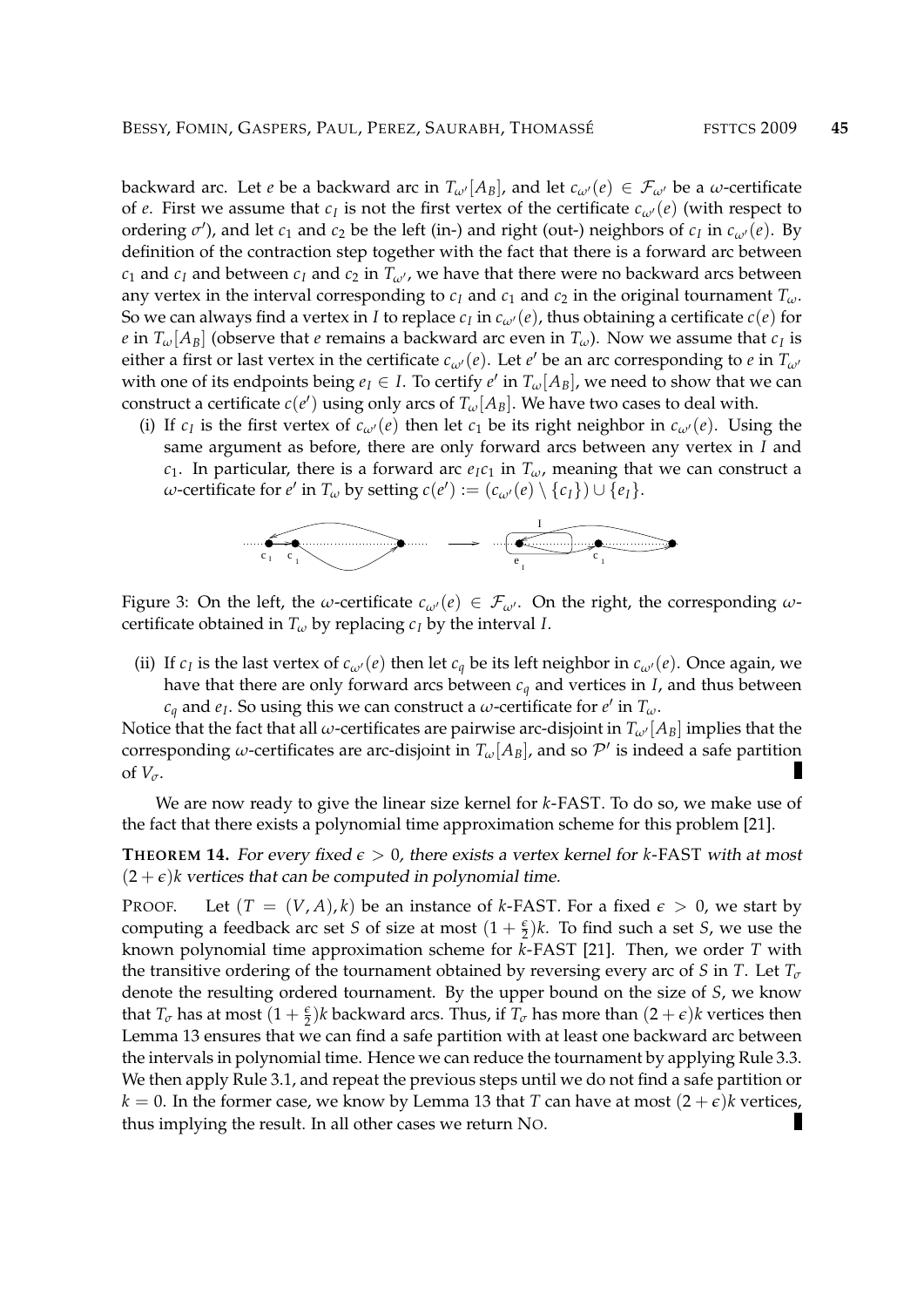#### **46** KERNELS FOR FEEDBACK ARC SET IN TOURNAMENTS

## **4 Conclusion**

In this paper we obtained linear vertex kernel for *k*-FAST, in fact, a vertex kernel of size  $(2 + \epsilon)$ *k* for any fixed  $\epsilon > 0$ . The new bound on the kernel size improves the previous known bound of  $O(k^2)$  on the vertex kernel size for *k*-FAST given in [3, 13]. It would be interesting to see if one can obtain kernels for other problems using either polynomial time approximation schemes or a constant factor approximation algorithm for the corresponding problem. An interesting problem which remains unanswered is, whether there exists a linear or even a *o*(*k* 2 ) vertex kernel for the *k*-FEEDBACK VERTEX SET IN TOURNAMENTS (*k*-FVST) problem. In the *k*-FVST problem we are given a tournament *T* and a positive integer *k* and the aim is to find a set of at most *k* vertices whose deletion makes the input tournament acyclic. The smallest known kernel for *k*-FVST has size *O*(*k* 2 ).

## **References**

- [1] N. Ailon, M. Charikar, and A. Newman. Aggregating inconsistent information: ranking and clustering. In *ACM Symposium on Theory of Computing (STOC)*, pages 684–693, 2005.
- [2] N. Alon. Ranking tournaments. *SIAM J. Discrete Math.*, 20(1):137–142, 2006.
- [3] N. Alon, D. Lokshtanov, and S. Saurabh. Fast FAST. In *International Colloquium on Automata, Languages and Programming (ICALP)*, 2009. (to appear).
- [4] J. Bartholdi III, C. A. Tovey, and M. A. Trick. Voting schemes for which it can be difficult to tell who won the election. *Social Choice and Welfare*, 6(2):157–165, 1989.
- [5] H. L. Bodlaender, R. G. Downey, M. R. Fellows, and D. Hermelin. On problems without polynomial kernels (extended abstract). In *International Colloquium on Automata, Languages and Programming (ICALP)*, volume 5125 of *LNCS*, pages 563–574, 2008.
- [6] H. L. Bodlaender, F. V. Fomin, D. Lokshtanov, E. Penninkx, S. Saurabh, and D. M. Thilikos. (meta) kernelization. *CoRR*, abs/0904.0727, 2009.
- [7] J. Borda. Mémoire sur les élections au scrutin. *Histoire de l'Académie Royale des Sciences*, 1781.
- [8] N. Bousquet, J. Daligault, S. Thomassé, and A. Yeo. A polynomial kernel for multicut in trees. In *Symposium on Theoretical Aspects of Computer Science (STACS)*, pages 183–194, 2009.
- [9] P. Charbit, S. Thomassé, and A. Yeo. The minimum feedback arc set problem is NPhard for tournaments. *Combin. Probab. Comput.*, 16(1):1–4, 2007.
- [10] W. W. Cohen, R. E. Schapire, and Y. Singer. Learning to order things. In *Advances in neural information processing systems (NIPS)*, pages 451–457, 1997.
- [11] M. Condorcet. Essai sur l'application de l'analyse à la probabilité des décisions rendues à la pluralité des voix, 1785.
- [12] D. Coppersmith, L. Fleischer, and A. Rudra. Ordering by weighted number of wins gives a good ranking for weighted tournaments. In *ACM-SIAM Symposium on Discrete Algorithms (SODA)*, pages 776–782, 2006.
- [13] M. Dom, J. Guo, F. Huffner, R. Niedermeier, and A. Truß. Fixed-parameter tractabil- ¨ ity results for feedback set problems in tournaments. In *Conference on Algorithms and Complexity (CIAC)*, volume 3998 of *LNCS*, pages 320–331, 2006.